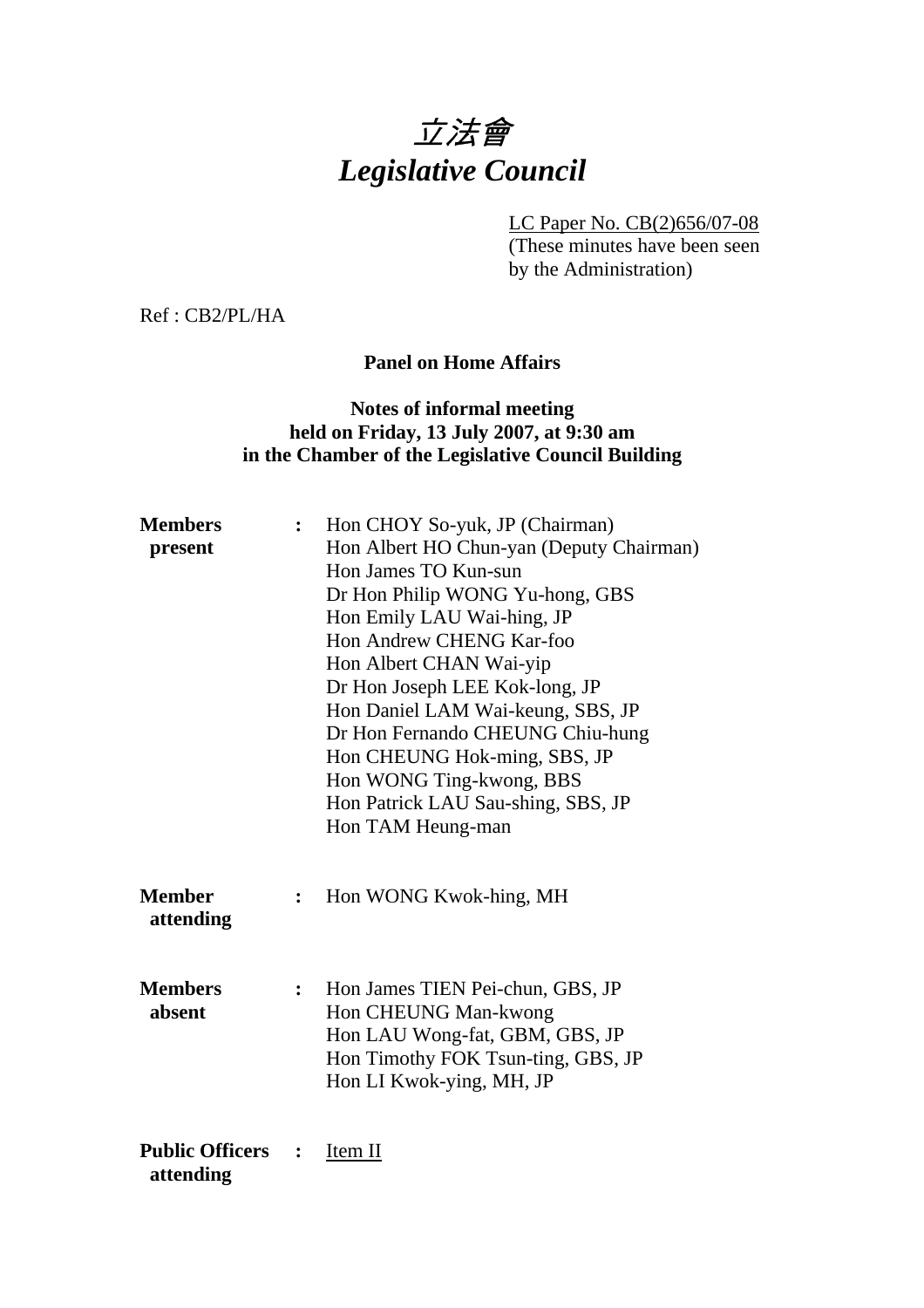#### Home Affairs Bureau

Ms Winnie SO Principal Assistant Secretary (Culture)1

Hong Kong Academy for Performing Arts

Professor Kelvin THOMPSON **Director** 

Mr Kenneth IP Dean of Film and Television

Mr Geoffrey STITT Head of Post Production

Mr Alex LEE Lecturer (Television) (Designate)

Ms Winnie SIN Bursar

#### Item III

Home Affairs Department

Mr Isaac CHOW Yiu-nam Deputy Director of Home Affairs (2)

Miss Fiona YUEN Yu-yin Assistant Director of Home Affairs (4) (Acting)

Miss Joyce KOK Sen-yee Assistant Director of Home Affairs (4 ) (Acting)

#### Item IV

Mr TSANG Tak-sing Secretary for Home Affairs

Mrs Carrie YAU TSANG Ka-lai Permanent Secretary for Home Affairs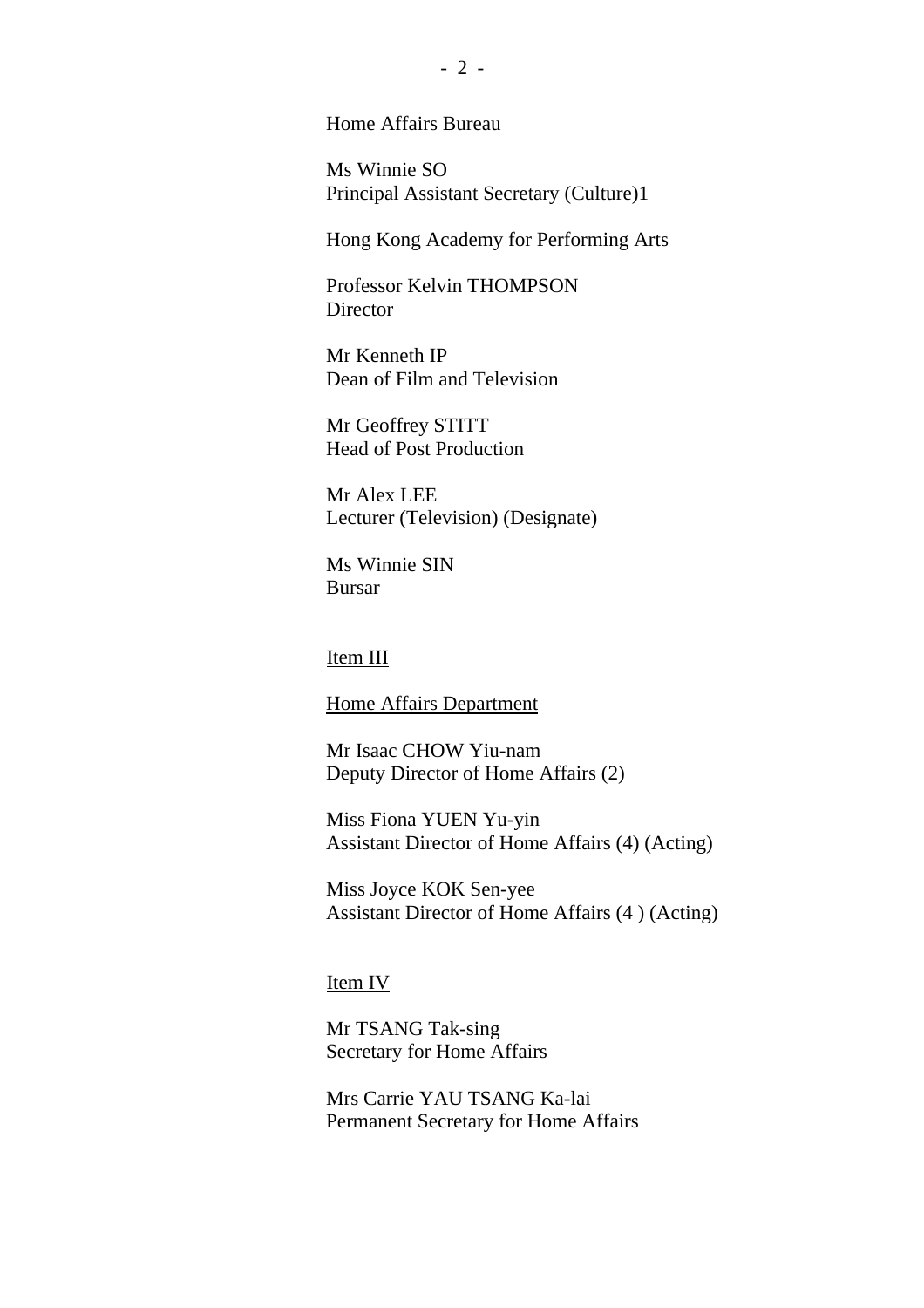|                               | Mrs Pamela TAN KAM Mi-wah<br>Director of Home Affairs                |
|-------------------------------|----------------------------------------------------------------------|
|                               | Mr Thomas CHOW Tat-ming<br>Director of Leisure and Cultural Services |
| <b>Clerk</b> in<br>attendance | $:$ Miss Flora TAI<br>Chief Council Secretary (2)2                   |
| <b>Staff</b> in<br>attendance | : Miss Vivien POON<br>Council Secretary (2)3                         |
|                               | Ms Anna CHEUNG<br>Legislative Assistant (2)2                         |

#### Informal briefing

1. As a quorum was not present within 15 minutes of the time appointed for the meeting, the Chairman declared that the meeting scheduled for 9:30 am that morning was cancelled. Members agreed that the Panel would proceed to hold an informal meeting. The Chairman reminded members that they were not covered by the privileges and immunity provided under the Legislative Council (Powers and Privileges) Ordinance (Cap. 382) in the ensuing discussion. Ms Emily LAU requested to put on record her regret that some members had failed to turn up in time for attending the scheduled meeting.

#### **I. Information paper(s) issued since the last meeting**

2. Members noted that the Equal Opportunities Commission (EOC) had provided a paper on "Financial Support to Disabled and Non-disabled Athletes" [LC Paper No. CB(2)2416/06-07(01)] for members' reference.

## **II. Upgrade of Film/TV Production and Post-production Equipment in the Hong Kong Academy for Performing Arts**  [LC Paper No. CB(2)2308/06-07(01)]

#### Briefing by the Administration

3. Principal Assistant Secretary (Culture)1 (PAS(C)1) briefed members on the salient points of the Administration's proposal to upgrade the existing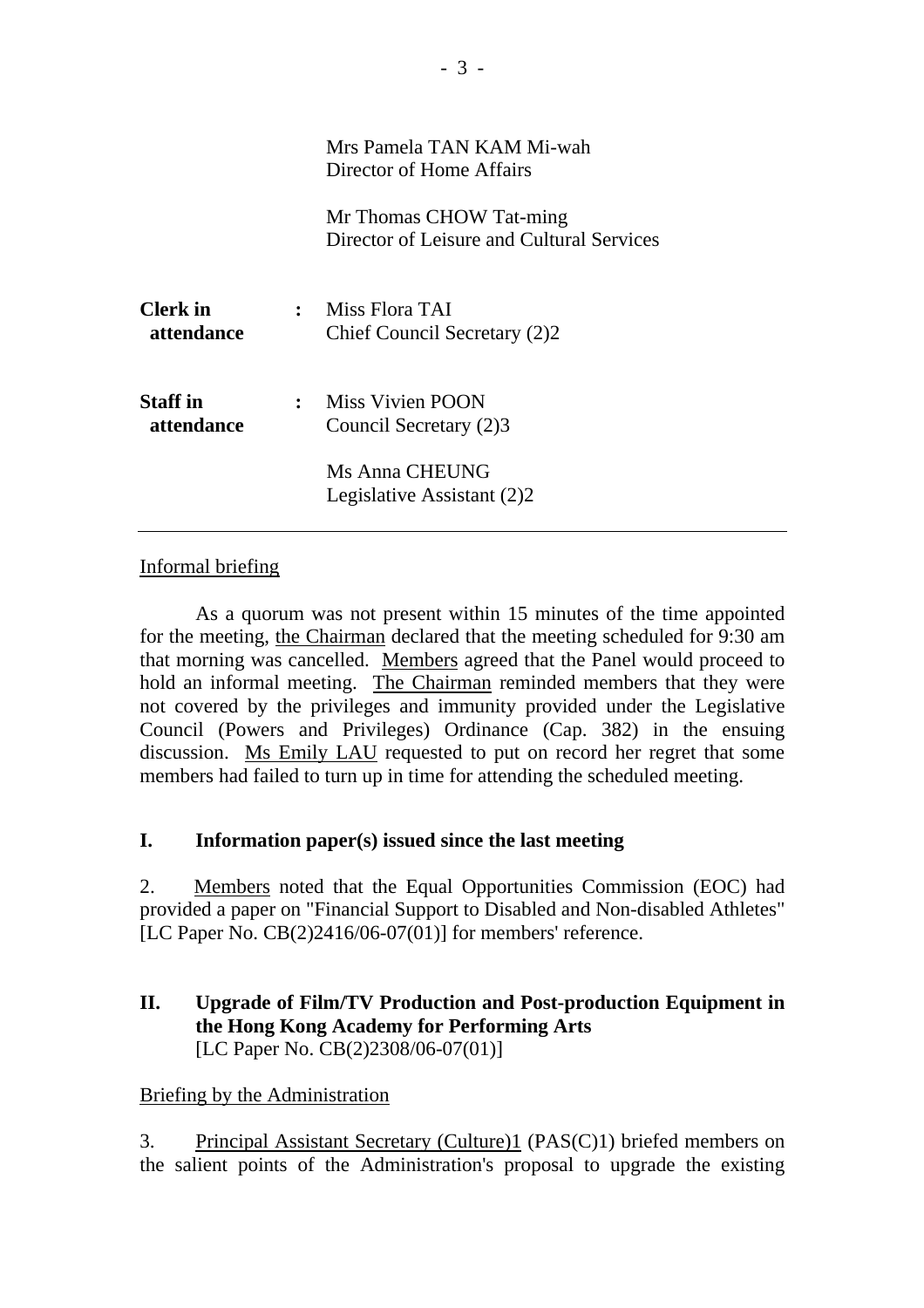film/television studio and video production/post-production facilities at the School of Film and Television of the Hong Kong Academy for Performing Arts (HKAPA) at \$26.882 million over two years from 2007-2008 to 2008-2009. The main purpose of the upgrade was to replace the existing analogue equipment with high definition (HD) digital equipment. She added that, subject to members' views, the Administration intended to seek the approval of the Finance Committee in the beginning of the new legislative session.

4. Director of HKAPA and Dean of Film and Television then briefed members on the background to the proposal and relevant justifications. They explained that, with the rapid digitalisation of production and post-production procedures by all pay TV operators in Hong Kong as well as in the film and video production industry in the past few years, training on the operational procedures and functions of the analogue equipment in the studio of the School of Film and Television had become outdated. They stressed that there was a need to upgrade the existing film/television studio and the video production/post-production facilities in order to ensure their compatibilities with the present day requirements. In addition, the upgrade would help develop the creative potential of digital technologies in Hong Kong.

#### Discussion

5. The Chairman said that, as this was only an informal meeting, members could not take a decision on whether or not the Panel supported the financial proposal. She said that members' views on the financial proposal would be sought by circulation of papers after the meeting.

(*Post-meeting note*: A circular was issued on the matter on 16 July 2007 and the majority of members responding to the circular signified agreement for the submission of the financial proposal to the Finance Committee for approval.)

6. Referring to paragraphs 2 and 8 of the Administration's paper, Ms Emily LAU asked whether the numbers of student intakes of the School of Film and Television, i.e. an annual intake of 30 students for the Diploma in Digital Filmmaking and the first year student intake of 28 for the degree programme on Bachelor of Fine Arts in Film and Television, and for other programmes, such as the Master of Fine Arts Programme with a prospective intake of ten students in the 2009-2010 academic year, were too small, and whether these numbers were decided based on assessments of local manpower demands of the relevant industries.

7. Director of HKAPA said that the numbers of student intakes were not sufficient, but there were constraints, e.g. campus space, to the number of student intake. The Academy would train more students through its part-time programmes. Dean of Film and Television explained that traditionally HKAPA conducted its teaching in small-class mode since the emphasis of the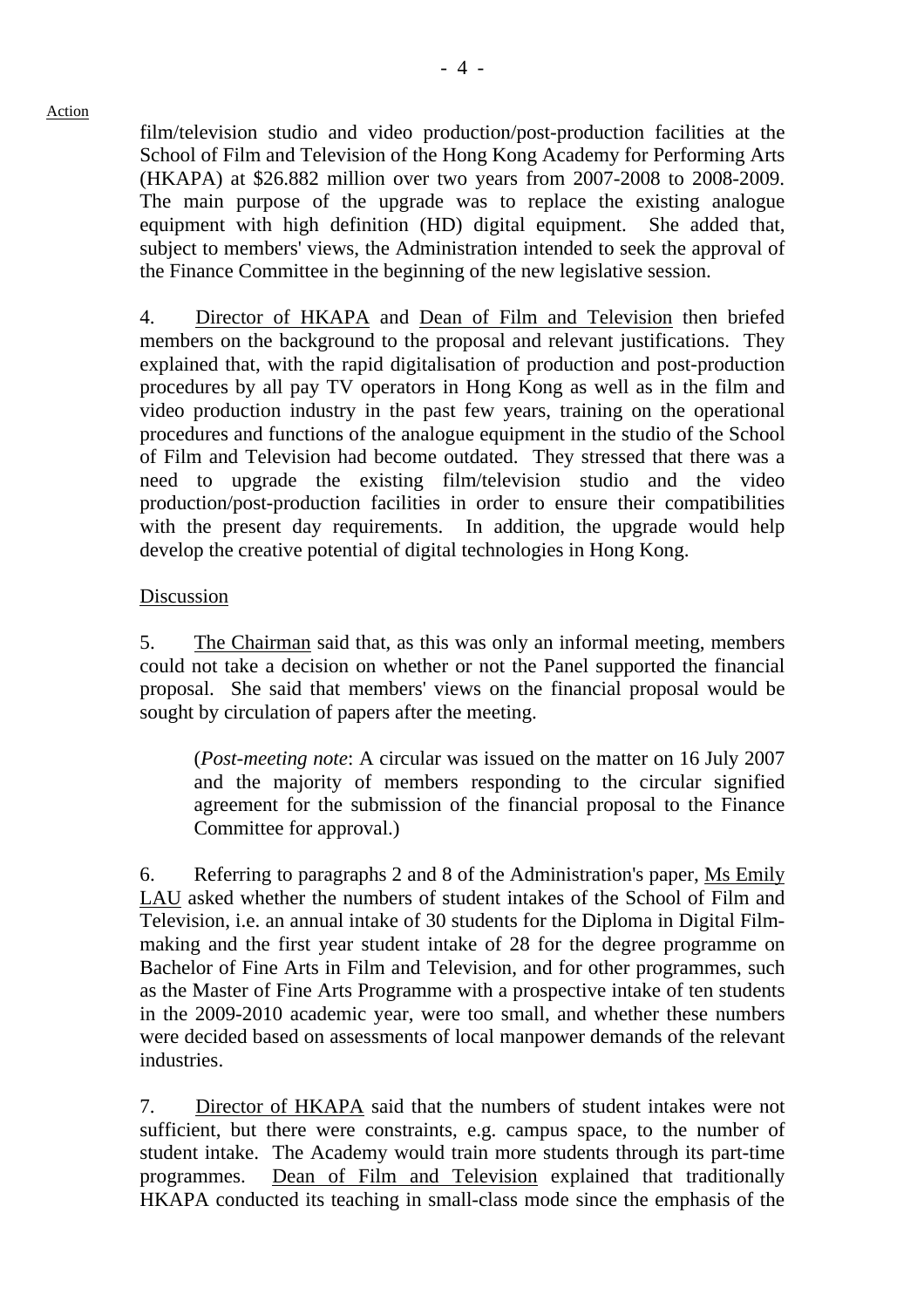programmes offered by the Academy was on students' creative skills. PAS(C)1 informed members that the employment rate of graduates by the relevant industry had been very high. The Home Affairs Bureau (HAB) would liaise with HKAPA on organising more blister programmes to train up students to meet the market demands for local creative talents.

8. Referring to paragraph 8 of the Administration's paper, Ms Emily LAU enquired about the level of school fee for the Master of Fine Arts Programme which would be operated on a self-financing basis and how the level was set. Bursar of HKAPA replied that the central overhead costs of the degree programme would be subsidised by income generated from other self-financed activities of the Academy. She said that the amount of fee for the programme was \$75,000 which would cover only the direct costs.

9. Professor Patrick LAU asked why the film/television studio would stay in the Wanchai campus while the School of Film and Television would be moved to the Bethanie in Pokfulam. Dean of Film and Television explained that, as the film/television studio occupied a large area and its set-up cost was high, it would not be feasible or cost-effective for its removal to the Bethanie as well. However, the video production/post-production facilities of the School at the HKAPA Wanchai campus would be moved to the Bethanie. He added that convenient transportation service between the Bethanie and the Wanchai campus would be provided for students attending studio-based courses. Director of HKAPA added that it was necessary to retain the studio in Wanchai in order to maintain its synergy with other disciplines of the Academy.

10. Miss TAM Heung-man expressed support for the financial proposal. Ms Emily LAU said that the Administration should provide sufficient resources for HKAPA to upgrade its facilities and equipment on a regular basis with a view to providing high standard training for students. She considered that the Administration should make accurate projections of the manpower demands of the television and film industry and provide the required teaching resources for HKAPA to train up adequate students accordingly. She also suggested that HKAPA should provide its assessment to the Administration on whether its student intakes were sufficient to meet the manpower demand of the relevant industries in Hong Kong and what constraints preventing the Academy from admitting more students.

11. PAS(C)1 responded that the Administration had met with HKAPA regularly to discuss the Academy's development needs. According to the Academy, with the opening of new tourist facilities in Macau, there had been an increase in demand for local talents in the field of performing and related technical arts. To solve the space problem, HKAPA was exploring feasible options for expansion and was discussing one of such options with a charitable organisation. Director of HKAPA pointed out that space and availability of resources were the constraints faced by the Academy in exploring possibilities of expansion.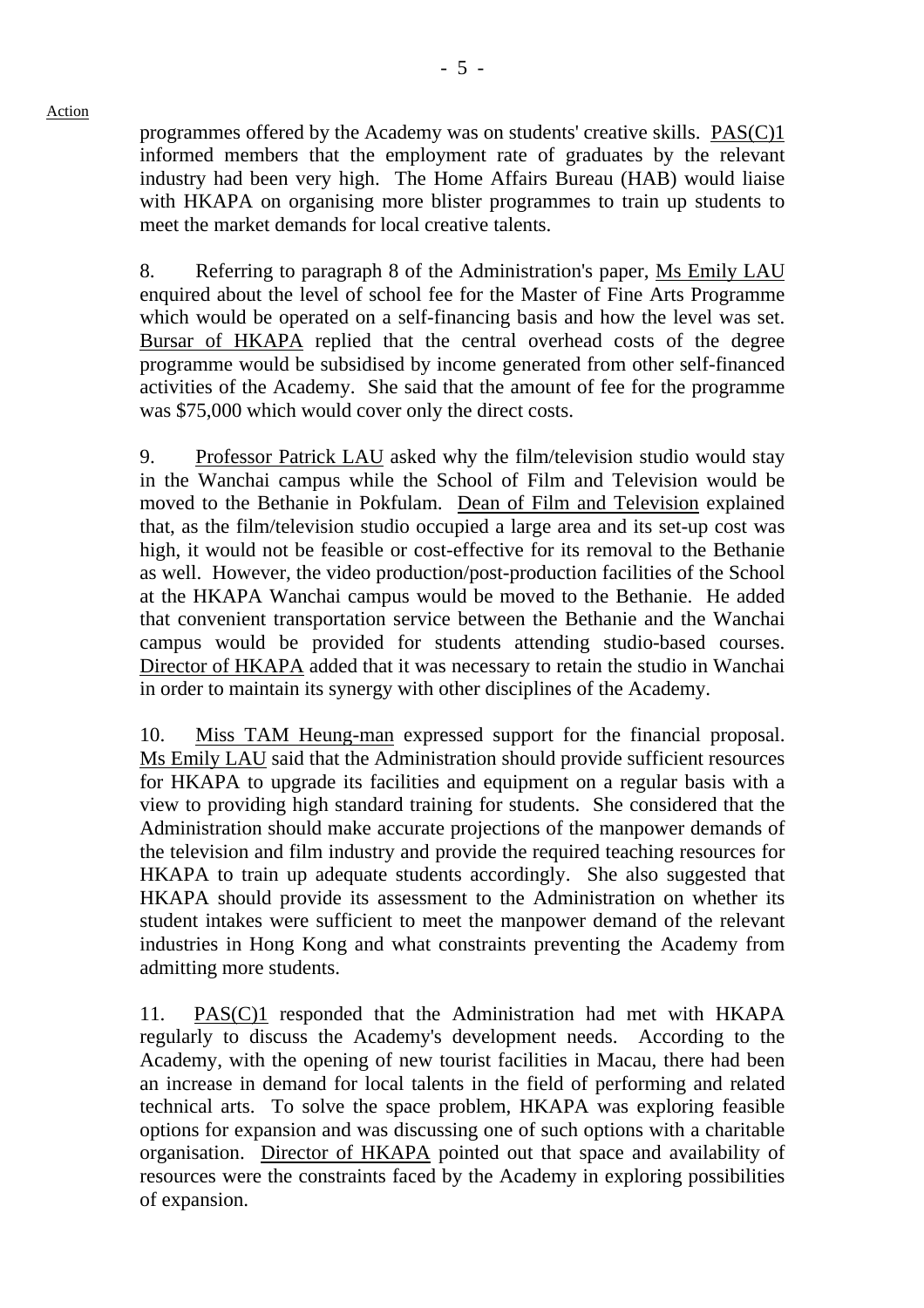12. The Chairman was of the view that the Administration should conduct a comprehensive review of the demand for local talents for the purpose of enhancing the development of creative industries, particularly film industry, and plan for the provision of adequate degree courses for training up the required talents. In this connection, she suggested that the Administration should provide a paper on the matter to the relevant Panel for consideration.

Admin

13. The Chairman further said that the Democratic Alliance for the Betterment and Progress of Hong Kong was supportive of the financial proposal. She suggested that HKAPA should consider making available its relatively outdated video production/post-production facilities for holding interest classes for the participation of amateur learners.

**III. Issues relating to implementation of the Building Management (Amendment) Ordinance 2005**  [LC Paper Nos. CB(2)1535/06-07 and CB(2)2308/06-07(02) and publications]

#### Briefing by the Administration

14. Deputy Director of Home Affairs (2) (DDHA(2)) briefed members on the salient points of the Administration's paper. He said that the Administration had conducted intensive training for all the Liaison Officers of the Home Affairs Department (HAD) on the Building Management (Amendment) Ordinance 2007 (Amendment Ordinance) as well as a series of briefings for various professional organisations and government departments concerned in the past few months. To better the understanding of owners' corporations (OCs) and owners' committees about the new requirements, the Administration had lined up some 30 district briefings in July and August 2007. It was also attending meetings of the 18 DCs to brief DC members about the Amendment Ordinance.

15. Assistant Director of Home Affairs (4) (Acting) (AD4(Ag)/AO(4)) supplemented that, apart from conducting a series of briefings, the Administration had published new guidebooks on the Building Management Ordinance (BMO) and the Amendment Ordinance to assist the public to understand the new provisions under the Amendment Ordinance.

#### Discussion

*Publicity arrangements to prepare for the commencement of the Amendment Ordinance* 

16. Miss TAM Heung-man asked whether the Administration would conduct training courses at a small charge on BMO and the new requirements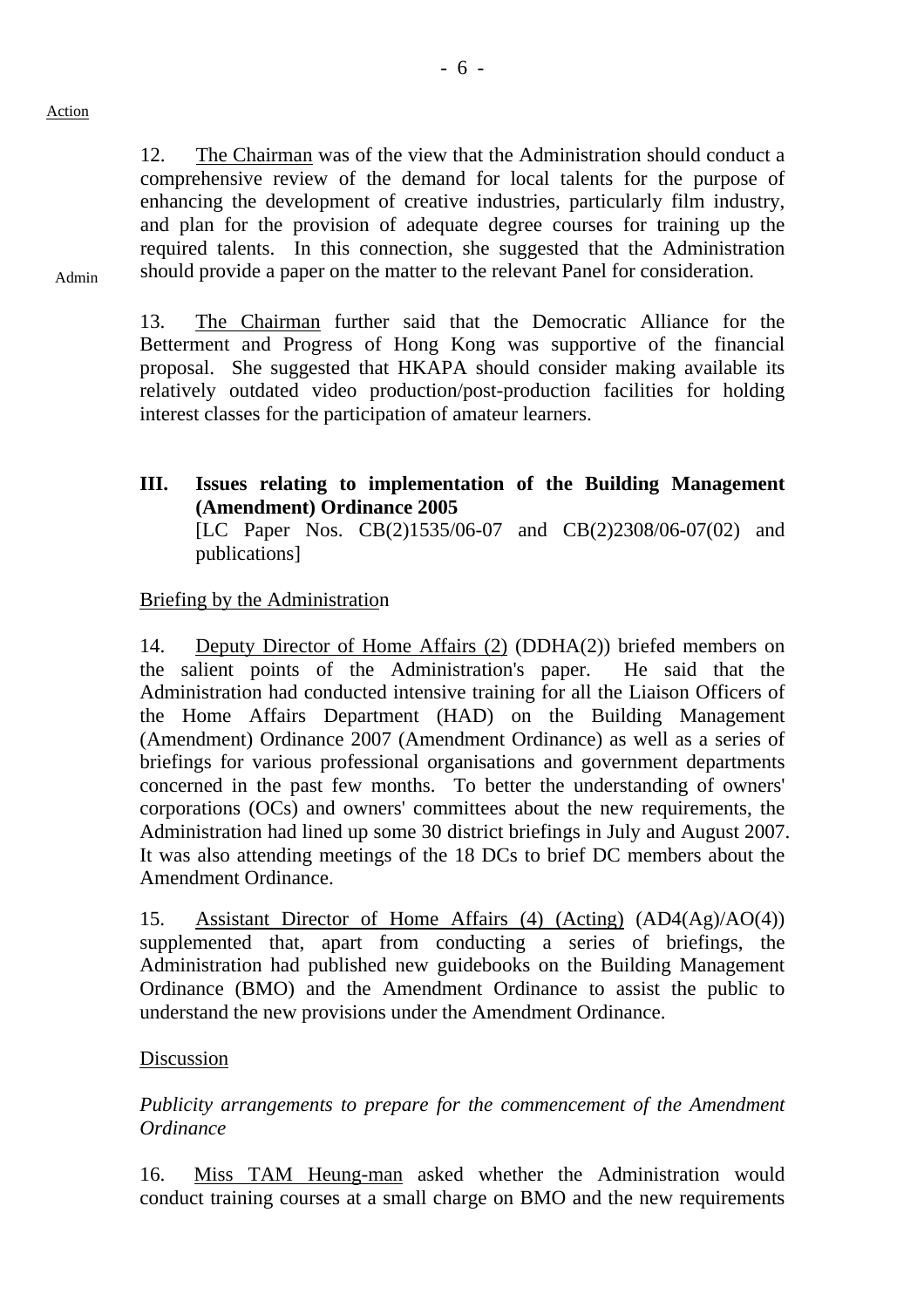under the Amendment Ordinance. DDHA(2) responded that the Administration had been conducting a series of briefings in the past three months. It had also lined up some 30 district briefings for OCs and owners' committees. He further said that, upon the request of some political parties, the Building Management Liaison Teams (DBMLTs) of the respective districts had provided assistance in organising these briefings for owners. AD4(Ag)/AO(4) said that wide publicity had been launched to inform the public of these briefings. She said that consideration would also be given to conducting training courses on the Amendment Ordinance for property owners. She added that updated schedules of relevant publicity and educational activities had been placed on the website of HAD for the information of the public.

17. Mr James TO considered that the Administration should conduct more briefings in each district. He suggested that the Liaison Officers attending the general meetings of OCs should seize the opportunities to conduct a short briefing on the Amendment Ordinance.

18. DDHA(2) responded that, in organising the briefings in a district, the Administration would keep record of which OCs in the district were absent and would follow up with these OCs to ensure that they would also receive the relevant information and publicity materials. Liaison Officers attending the general meetings of OCs would also brief the owners present on the new provisions under the Amendment Ordinance.

19. Mr WONG Kwok-hing asked whether the Administration would evaluate the effectiveness of the publicity arrangements after the arrangements had been implemented for a certain period of time, e.g. six months. Assistant Director of Home Affairs (4) (Acting) (AD4(Ag)/CLO(BM)) replied that DBMLT would follow up on the evaluation. Mr WONG Kwok-hing suggested that a questionnaire should be designed for completion by OCs and owners' associations to assess how well they understood the Amendment Ordinance.

20. Mr WONG Kwok-hing further said that owners and members of a management committee were worried that they might overlook or misunderstand the Amendment Ordinance and inadvertently breach its provisions. He suggested that the Administration should set up telephone hotline service outside office hours, during the first two to three years after the commencement of the Amendment Ordinance, to facilitate enquiries about the statutory requirements under the Amendment Ordinance.

21. AD4(Ag)/CLO(BM) said that Liaison Officers attending owners' meetings would respond to enquiries as appropriate. To facilitate enquiries about the new requirements outside office hours, the contact telephone numbers of DBMLTs had been made available on the website of HAD as well as on the publicity leaflets. The Property Management Advisory Centres operated under the Hong Kong Housing Society (HKHS) also provided free guidance and advice on the Amendment Ordinance. These centres opened until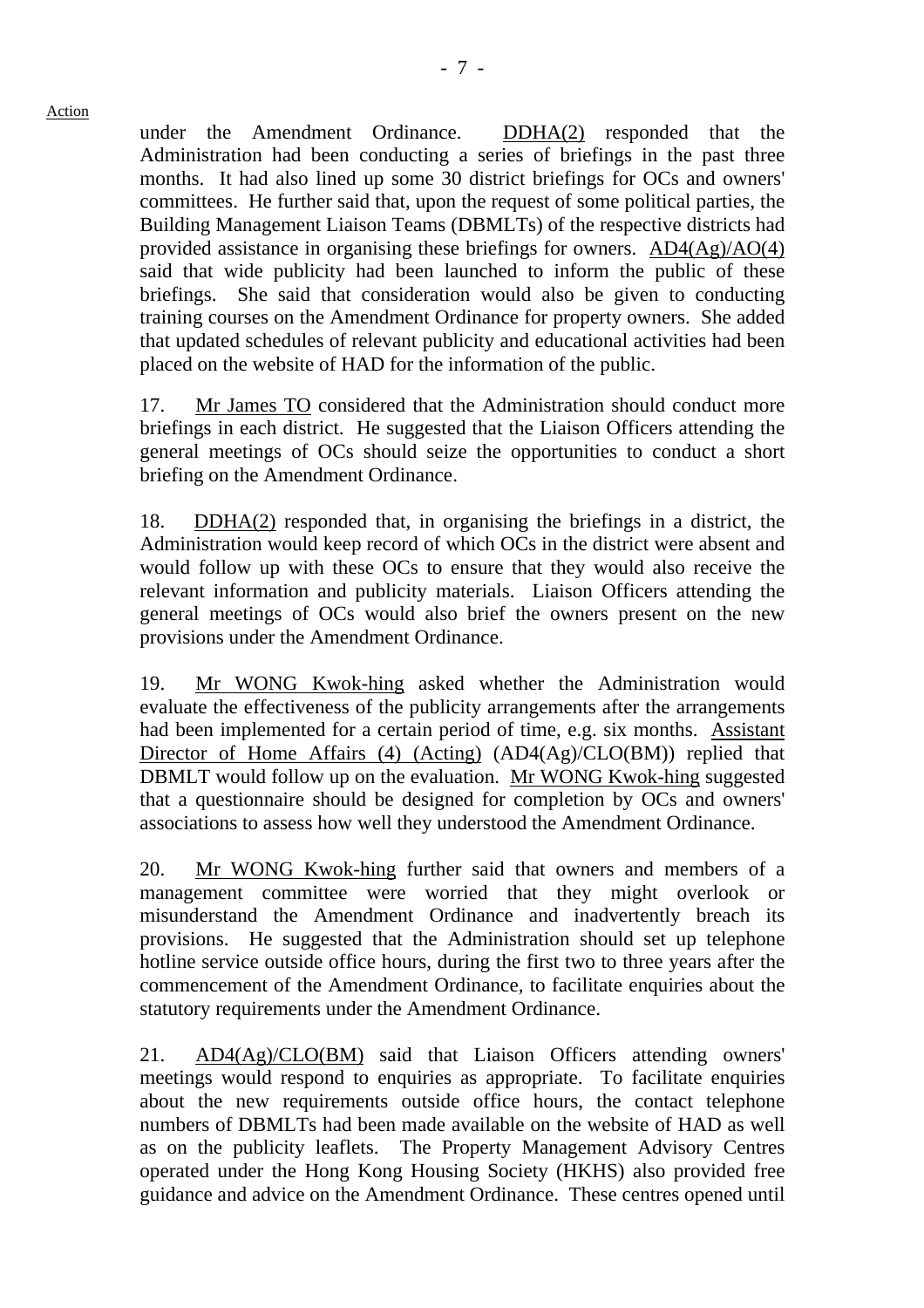8:00 pm. AD4(Ag)/CLO(BM) added that members of the public could also make use of the government central hotline (telephone number 1823) outside office hours.

22. Mr WONG Kwok-hing considered that OCs/owners could not obtain timely assistance through the government central hotline as it only provided voice mail recording service and was set up mainly for receiving complaints. He remained of the view that a telephone hotline service which operated outside office hours should be provided at least during the first two to three years after the commencement of the Amendment Ordinance.

23. DDHA(2) said that each district already had its own telephone hotline set up for receiving enquiries about building management, which operated up to 7:00 pm on weekdays. He said that, subject to resources availability, the Administration would strengthen its liaison with OCs in each district with a view to enhancing their understanding of the Amendment Ordinance.

24. Ms Emily LAU asked about the general feedback received during the briefings conducted for OCs/owners and the professional bodies. AD4(Ag)/AO(4) said that response had so far been enthusiastic and each of these briefings had been well attended. She said that HAD would make sustained efforts in organising more publicity and educational activities to better the understanding of OCs and owners' committees about the new requirements under the Amendment Ordinance.

25. Ms Emily LAU asked about the number of existing OCs and whether there would be sufficient Liaison Officers to attend each owners' meeting to answer any enquiries about the Amendment Ordinance. AD4(Ag)/CLO(BM) said that there were some 8 000 OCs in Hong Kong. At present, the Liaison Officer would attend an owners' meeting upon invitation. If no complicated issue was expected to arise during an owners' meeting or the responsible Liaison Officer was not available, a Community Organiser would be assigned to attend the meeting. However, the Community Organiser concerned would be briefed fully in advance about the background of the building concerned and relevant issues. AD4(Ag)/CLO(BM) added that the staffing resources in DBMLT of those districts where there were more OCs had been slightly increased.

26. The Chairman expressed appreciation of the publicity materials and new guidebooks on BMO and the Amendment Ordinance, which, in her view, were very useful. She, however, considered that the guidebook on "Frequently Asked Questions" on the Amendment Ordinance had not included adequate questions relating to the appointment of proxy by owners. The Chairman said that owners in general had come across many problems in this area and more frequently asked questions in this area could be included in the relevant guidebook. She also suggested that, in attending the district briefings, the staff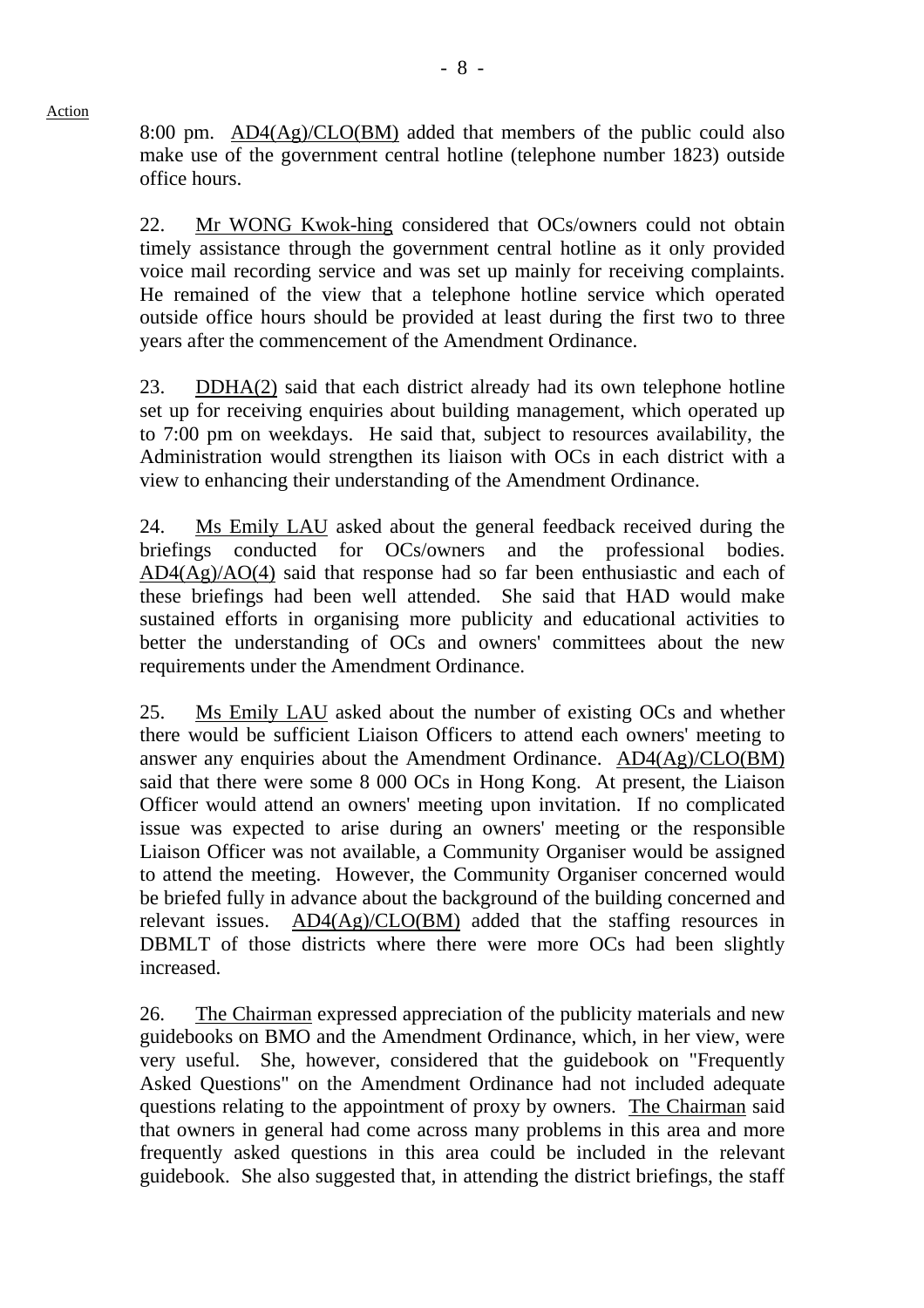of DMBLT should take the opportunity to collect the views of OCs and owners on further improvements needed to be made to BMO.

27. DDHA(2) welcomed the Chairman's comments. He suggested that, as a second edition of the guidebook on "Frequently Asked Questions" would be prepared later, members could send their suggestions of any further questions to be included to HAD. He added that HAD would also include those questions frequently raised by OC members/owners during the district briefings if appropriate.

## *Inadequacies of BMO and assistance to OCs and owners*

28. Mr Albert CHAN considered that, notwithstanding the amendments made by the Building Management (Amendment) Bill 2005, some major inadequacies with BMO remained to be addressed, e.g. the lack of penalty clauses to address the non-compliance with certain statutory requirements. He said that, as OCs would not be granted legal aid, this had often deterred them from taking legal action against other parties concerned, e.g. large property management companies, in case of building management disputes. He suggested that the Administration should consider setting up a trust fund to provide financial assistance to eligible OCs and owners in this regard.

29. DDHA(2) pointed out that initiating another legislative exercise to amend BMO would require considerable preparation and consultation work. A large majority of the proposals included in the Building Management (Amendment) Bill 2005 were put forward by the former Subcommittee on Review of BMO set up under the Panel which had not made such suggestion. Nevertheless, the Administration stood ready to provide assistance in arranging meetings with relevant stakeholders such as property management companies to discuss further improvements to building management service.

30. Miss TAM Heung-man asked whether publicity would be launched on the availability of legal assistance to owners for handling disputes over building management. DDHA(2) said that the Property Management Advisory Centres under HKHS provided free guidance and advice including free legal consultation service on building management matters to the public.

31. Ms Emily LAU asked about the Administration's position in respect of introducing a mechanism of mediation for dealing with building management cases, as suggested by some members of the former Bills Committee on Building Management (Amendment) Bill 2005.

32. AD4(Ag)/CLO(BM) responded that the Administration had placed emphasis on training the Liaison Officers on mediation skills. Since 2003, HAD had engaged a tertiary institution to provide mediation course for all Liaison Officers involved in building management work. She informed members that, with the assistance of the Hong Kong Mediation Council (the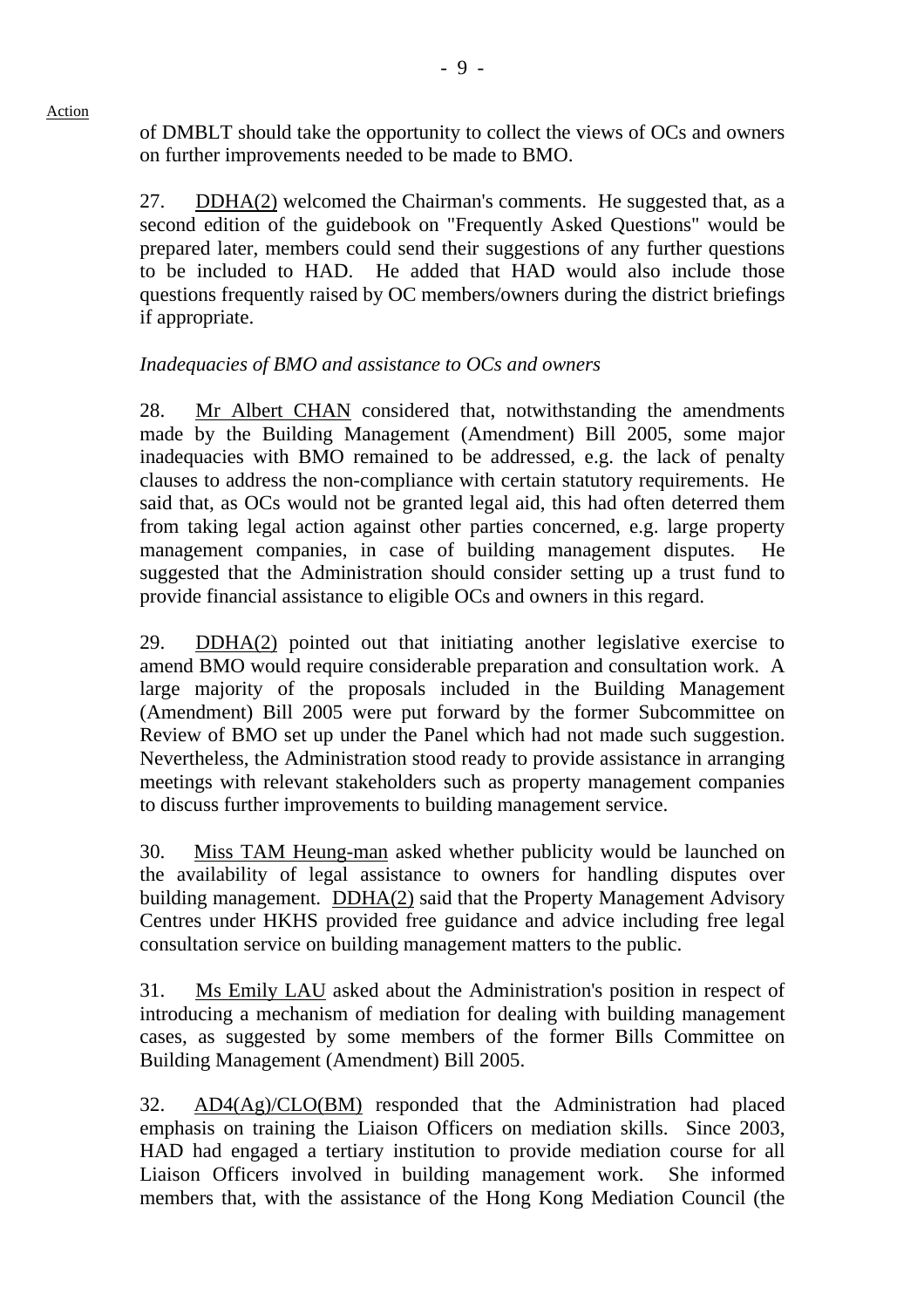Council) and the Hong Kong Mediation Centre (the Centre), HAD had launched a pilot scheme on mediation. A total of 15 dispute cases on building management had been nominated to the Council and the Centre for assessment on whether they could be taken on for mediation. After assessing the complexity of the cases, the Council and the Centre had taken up a total of five cases. Two out of the five proceeded cases had been settled successfully. AD4(Ag)/CLO(BM) said that HAD would further assess the effectiveness of mediation on building management disputes. She added that the staff of DMBLT had been asked to introduce the pilot scheme when liaising with OCs/owners.

## **IV. Meeting with Secretary for Home Affairs on his work plan**  [LC Paper No. CB(2)2491/06-07(01)]

## Briefing by the Secretary for Home Affairs

33. Secretary for Home Affairs (SHA) briefed members on the main focus of his work plan and of the HAB's work in the coming years. His speaking note was issued vide LC Paper No. CB(2)2491/06-07.

#### National education

34. Ms Emily LAU said that a person's feeling for his/her motherland should come from one's own heart, and the feeling should not be imposed upon. She further said that some Hong Kong people had conveyed to her their dislike of the broadcast of the national anthem on television every evening. Some people also criticised the lyrics for being outdated. She asked SHA how far he understood the feeling of Hong Kong people in this regard, and what he wanted to achieve in promoting national education. She also took the opportunity to remind the Administration that some LegCo Members could not visit the Mainland as they still could not obtain the Home Visit Permits.

35. SHA responded that it was necessary to promote national education among the youth as Hong Kong had reunified with the motherland. He said that HAB would make efforts to foster a strong sense of national identity among the young people of Hong Kong. He expected that the issue of the Home Visit Permits referred to by Ms LAU should be able to be resolved in due course.

36. In response to Ms LAU's enquiry, SHA said that he did not belong to any political party and he had made such declaration under the mechanism of the Executive Council for the Register of Members' Interests.

37. Mr Albert CHAN said that he welcomed the promotion of national education and also agreed to the ideology that Chinese people should be free from oppression. He asked SHA whether he would map out a strategy to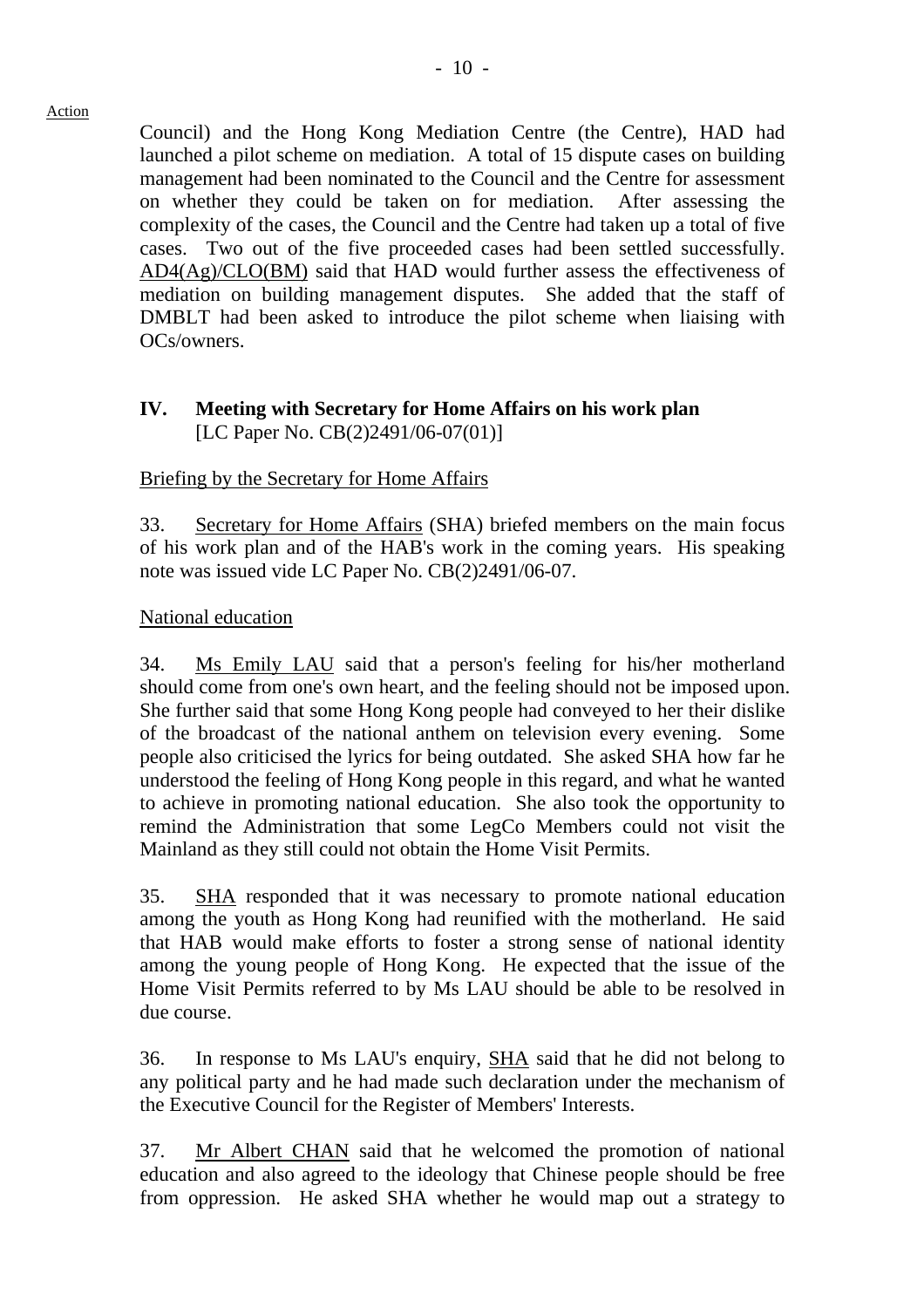improve the living conditions of those Hong Kong people who were living in slavery conditions and extreme poverty.

38. SHA responded that the Mainland China had made very rapid progress, and many Chinese people had succeeded in getting out of poverty as a result of China' recent economic achievements. He said that, as for Hong Kong, HAB would seek to strengthen its community services with a view to improving the livelihood of the people.

39. The Deputy Chairman said that he hoped that the young people could understand the changes undergone by the motherland through the national education promoted by HAB. He expressed disappointment that no public officer had ever attended motion debates on topics related to the Mainland Government, such as "The 4 June incident" and "Protecting the right of the Chinese victims to demand compensation from Japan". He asked whether senior government officials including SHA in future would consider attending motion debates on such topics to give an account of the Government's official views. SHA said that each Principal Official would have his/her personal views on these topics, and the Government would decide, on the basis of the circumstances of each case, whether official views should be given at the relevant motion debate.

40. Mr Andrew CHENG said that, while he did not object to the promotion of national education, SHA should also promote the younger generation's understanding of "One Country, Two Systems", and especially the concept of "Two Systems". SHA responded that the younger generation should have a holistic understanding of the concept "One Country, Two Systems".

# Political neutrality of officials in handling district work

41. Ms Emily LAU said that the staff of District Offices should be reminded that they had to be neutral in providing services to DC members or any district personnel irrespective of their political affiliation. SHA responded that the Government always upheld the principle that public resources must be used for the best interest of the community. He said that the Administration had wellestablished resource allocation mechanisms which ensured the principle of impartiality and fairness in the allocation process. He added that the civil servants in Hong Kong would continue to observe the principle of political neutrality in discharging their duties and responsibilities.

42. Ms LAU said that, while civil servants in Hong Kong were required to be politically neutral, the Chief Executive (CE) had said openly that "there were distinctions between the closer and those not so close". SHA responded that, from his point of view, his work as SHA was to foster a closer link among different groups and to promote greater harmony in the community. Ms LAU, however, said that CE's labelling of the pan-democrats as the "opposing party" would not be conducive to promoting greater harmony in the community.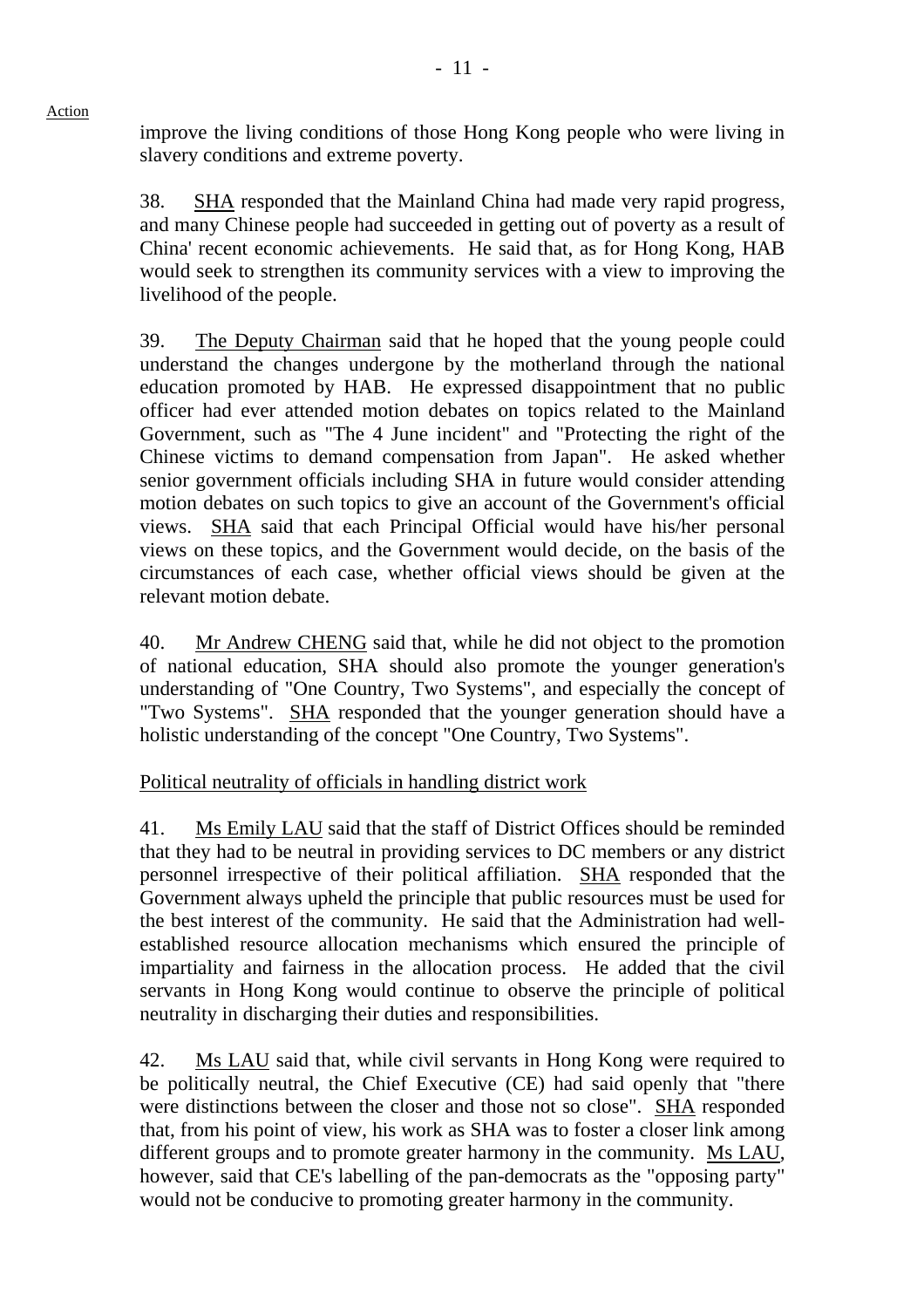# New principle of governance

43. Miss TAM Heung-man said that speaking from her experience of being a member of one of the four pilot DCs in the management of district facilities, she considered that the Pilot Scheme failed to provide DCs with adequate funds. It also failed to enhance DCs' role or achieve the new principle of governance advocated by CE, i.e. "reaching out to the community". She asked SHA whether there would be any other new measures or programmes which could better reflect this new principle of governance.

44. SHA responded that DCs would continue to be the Administration's key partners in district work. He pointed out that the Pilot Scheme was not the only measure to achieve the goal of reaching out to the community. He said that the Administration would strengthen the role of District Officers to better respond to the demands of local people, and he himself would conduct more visits to districts to listen to the views and demands of the community. He added that that there was mixed feedback from the pilot DCs, and some had expressed very positive comments on the Pilot Scheme.

45. Director of Home Affairs supplemented that, as the Pilot Scheme was aimed to test out protocols and working relationship amongst various stakeholders in order to pave the way for a smooth and effective roll-out of the Scheme to all the 18 districts starting January 2008, problems identified in the course of implementing the Pilot Scheme were expected. She added that a tertiary institution was commissioned to conduct an evaluation study on the implementation of the Pilot Scheme. The final mode of implementation for the management of district facilities would be decided on the basis of the experience gained from the Pilot Scheme.

46. The Chairman considered that, notwithstanding some negative feedback from certain pilot DCs, the new scheme of involving DCs in the management of district facilities was the right policy direction. She suggested that the Administration should consider further delegating powers to DCs so as to enhance their role and functions in other areas of district management, such as environmental hygiene and illegal occupation of government land. Noting that these issues could now be escalated to the Steering Committee on District Administration for the prompt attention of Heads of Departments, the Chairman expressed support for this new arrangement. She further suggested that the same arrangement should also apply to other district management issues, e.g. the problems created by on-street promotion and advertising activities which could not be resolved at the district level.

47. SHA responded that it was the policy direction of the Administration to escalate problems that could not be resolved at the district level for high-level intervention in order to improve work in districts. He added that the third term Government of HKSAR put great emphasis on team spirit, and CE and

#### Action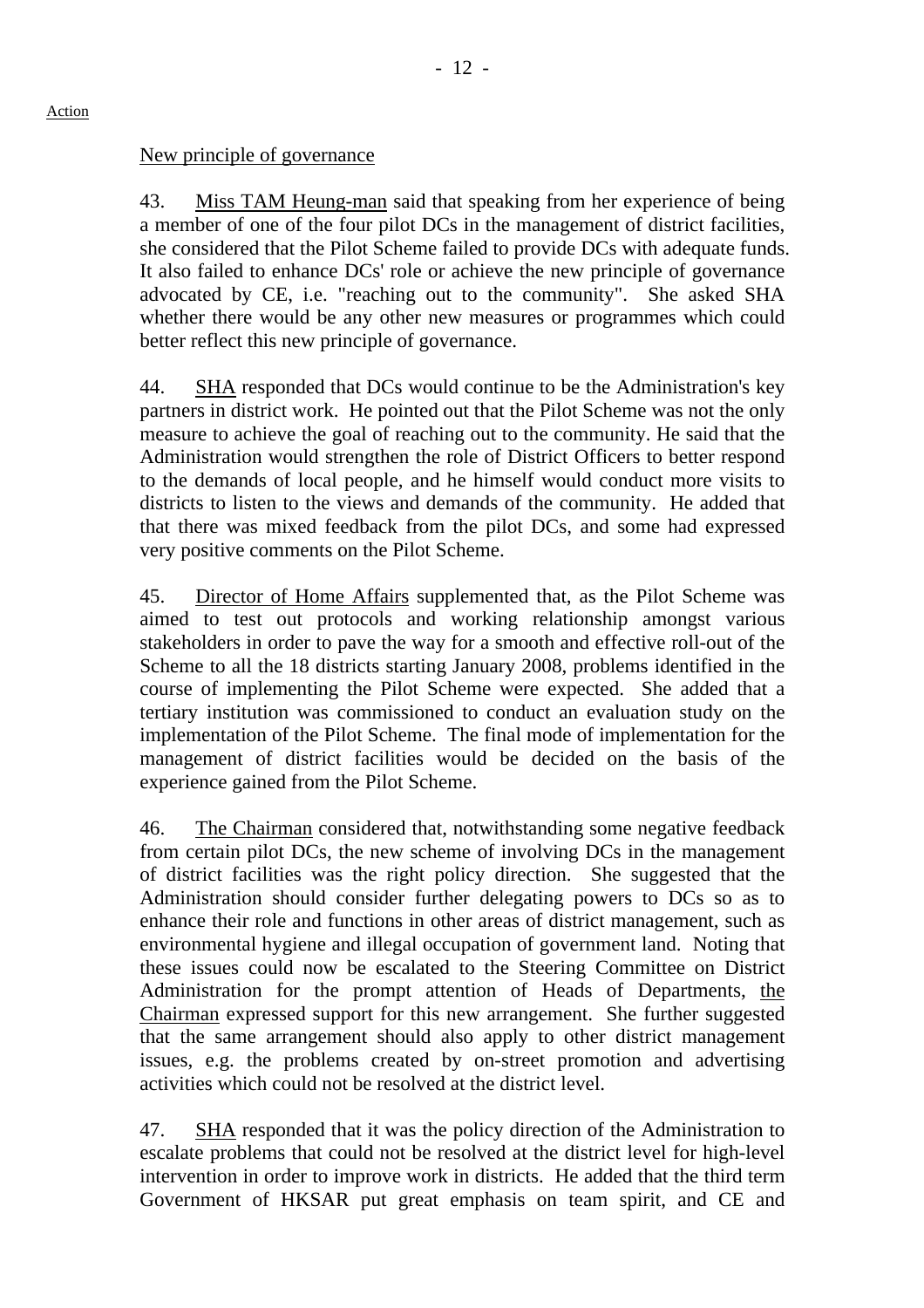Principal Officials attached great importance to resolving district issues.

48. Mr CHEUNG Hok-ming asked how the Administration would consider strengthening the role of District Officers in order to enhance the effectiveness of their district administration work. SHA responded that he fully appreciated the difficulties encountered by District Officers and their great pressure of work. He would strive to obtain additional resources and manpower to enhance support for District Officers' work.

49. Mr Andrew CHENG said that, under the new principle of governance, i.e. "reaching out to the community", the Administration should pay heed to the sentiment of the grassroots, not just the rich or those in power. He further said that any decision in certain policy areas, e.g. gambling, building management, and eliminating age discrimination, would have direct impact on people's livelihood. He urged HAB to consider carefully the needs of the grassroots in making any relevant policy decision under its purview. SHA undertook to take into consideration Mr CHENG's views and suggestions.

50. Mr CHEUNG Hok-ming considered that with the establishment of the HAB-Heung Yee Kuk Liaison Committee, while there were some improvements to the collaboration between the Administration and the Heung Yee Kuk, the progress was rather slow. He asked about SHA's expectations of the achievements to be made by this Committee in enhancing the Administration's partnership with the Heung Yee Kuk in rural matters.

51. SHA responded that the Heung Yee Kuk had always been the Administration's important partner in rural matters. He said that the establishment of the HAB-Heung Yee Kuk Liaison Committee was aimed to strengthen mutual communication and to ensure that the distinct characteristics of rural communities would be fully considered in the formulation of public policies.

52. Dr Fernando CHEUNG said that he welcomed the new principle of governance - "reaching out to the community" and hoped that the Administration would also attach greater importance to the role of the Legislative Council which represented public opinions. SHA responded that he agreed fully that the relationship between the Executive and the Legislature should be strengthened in order to better serve the community. Dr Fernando CHEUNG considered that the Administration should also step up efforts in fostering the development of a civil society in Hong Kong. He suggested that SHA should encourage the business sector to provide resources to assist the development of the civil society in a more robust way.

Statutory and advisory bodies in the public sector

53. Dr Fernando CHEUNG said that in recent years, the Administration had failed to appoint people from different backgrounds to advisory and statutory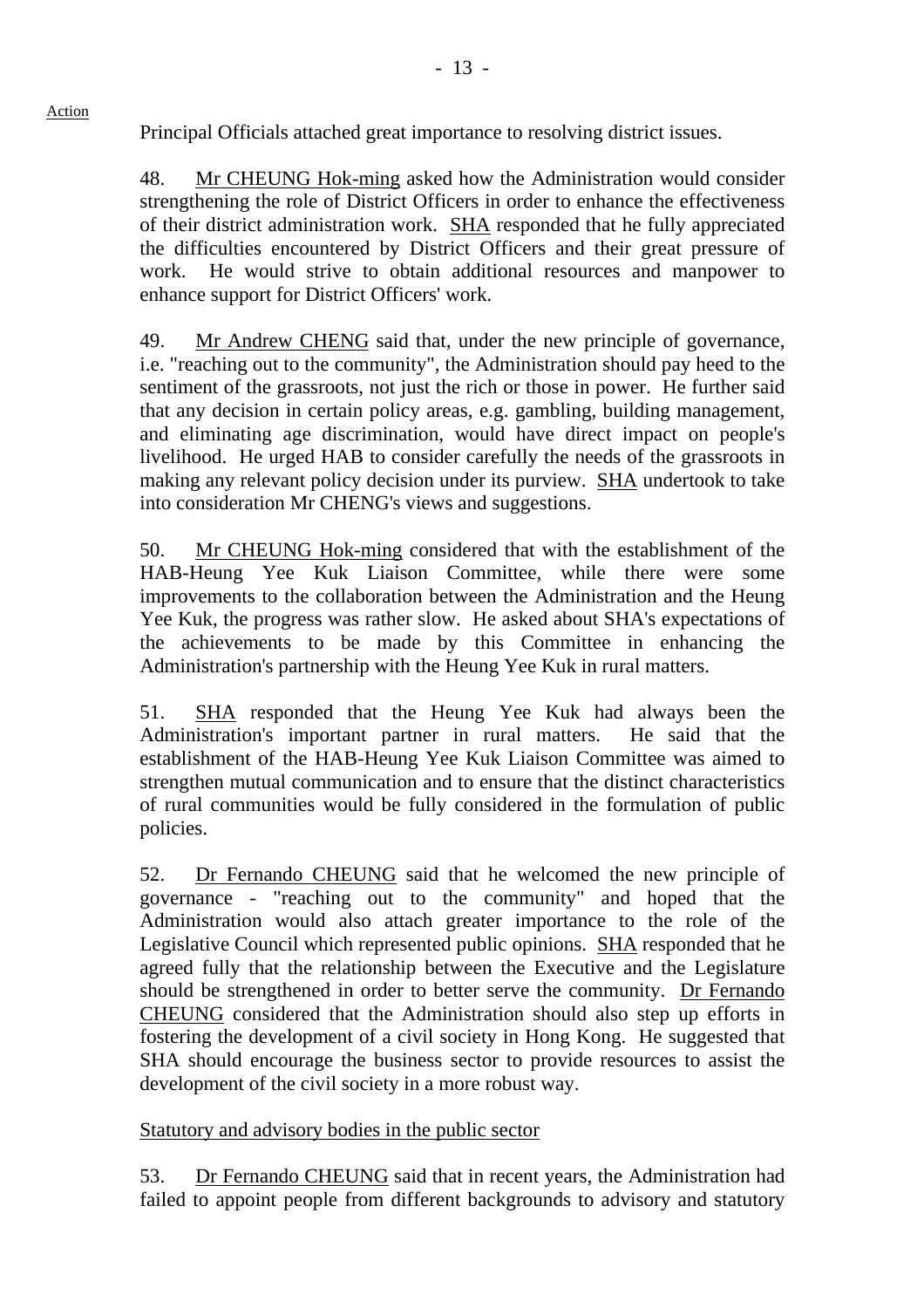bodies in the public sector. He considered that the Administration should uphold the principle of appointment based on merit and enhance diversity of the membership of these bodies, so that different views and opinions of the community would be reflected, especially those of the vulnerable groups. Mr Albert HO considered that more members of ethnic minorities should be appointed to these advisory and statutory bodies.

54. SHA said that, as far as those advisory and statutory bodies under the purview of HAB were concerned, the Bureau would adhere to the established guiding principles for making appointments and ensure that people from a wide range of backgrounds would be appointed to achieve balanced representation of views.

# West Kowloon Cultural District (WKCD) development project

55. Professor Patrick LAU expressed concern about the implementation plan of the WKCD project, such as the timetable for establishing the WKCD Authority. He requested SHA to provide more details of the Administration's plan for taking forward the project and to expedite the process.

56. SHA said that he also wished to see the early implementation of the WKCD project. However, given that the project was of such a large scale, the Administration must engage in in-depth discussions and consultations with numerous stakeholders, and take into account their views carefully in the planning process.

# Development of Cantonese opera

57. Mr WONG Kwok-hing urged SHA to resolve the problem of lack of performance venues for Cantonese opera given that the Sunbeam Theatre in North Point was about to close down. He said that the sector concerned hoped that a performance venue with around 1 200 seats could be provided. SHA responded that he would continue to listen to the views of the sector concerned and consider carefully their suggestions. HAB would also make the best efforts to resolve the problem of lacking performance venues.

Improving accessibility of cultural and recreational facilities by people with a disability

58. Dr Fernando CHEUNG requested the Administration to make further improvements to the accessibility of public cultural and recreational facilities by people with a disability in order to assist their integration into the society. Director of Leisure and Cultural Services (DLCS) said that the Administration had convened meetings with relevant organisations with Dr Cheung's attendance to discuss venue upgrading works for the East Asian Games and had received valuable suggestions from them. Further to these meetings, the Leisure and Cultural Services Department (LCSD) had followed up with the

#### Action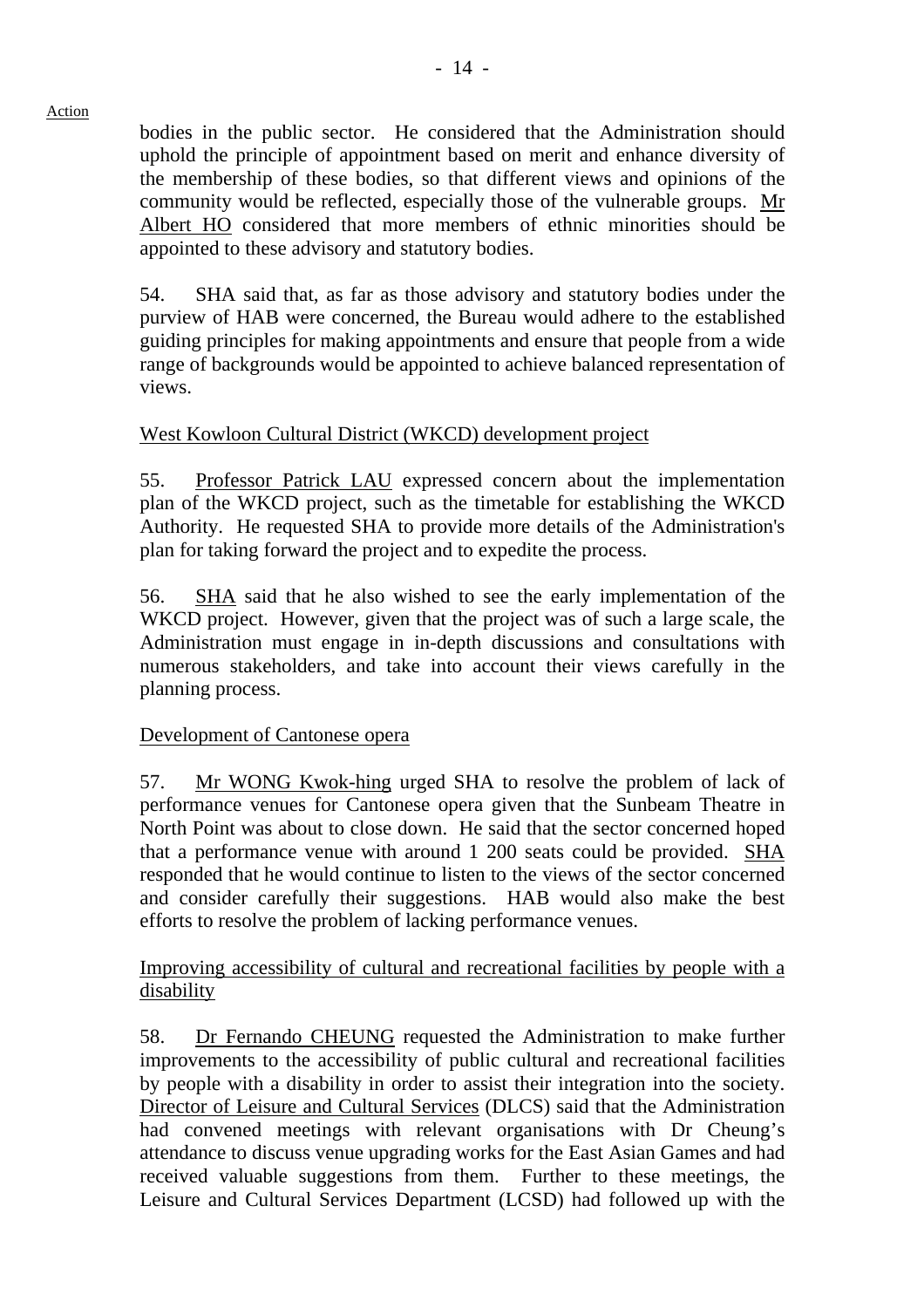Architectural Services Department on how to improve the accessibility of those public facilities under the management of LCSD for the purpose of facilitating their use by people with a disability and had written to the relevant organisations to let them know the plans. Where technically feasible, works to improve accessibility of disabled persons would be carried out.

## Checking shark prevention nets

59. Mr WONG Kwok-hing said that sharks had been discovered in many beaches recently. He considered that the Administration should enhance the inspection of the shark prevention nets in all beaches managed by LCSD to ensure to safety of the public.

60. DLCS responded that LCSD had engaged a contractor for installing the shark prevention nets at beaches managed by LCSD and the maintenance of these nets. In order to ensure that these shark prevention nets were all intact, the department had engaged another contractor to double-check the conditions of these nets by conducting regular inspections. He further said that, in view of the frequent shark sighting off some of the beaches recently, LCSD had requested the two contractors to increase their numbers of inspections of the shark prevention nets. He further said that, following the discovery of a small shark carcass at Stanley Main Beach a few days ago, LCSD had requested the Government Flying Service to conduct searches and asked the Marine Police to pay particular attention to possible shark presence during vessel patrols.

61. Mr WONG said that the water sports centres located at, e.g. Hoi Ha, managed by the Agriculture, Fisheries and Conservation Department (AFCD) were very popular. He asked how the participants in activities there were protected against any attack by sharks. DLCS said that an inter-departmental working group comprising representatives of relevant departments, e.g. AFCD and the Police, had been set up to discuss the actions required.

Other policy areas under the purview of HAB

62. Dr Fernando CHEUNG urged the Administration to make concerted efforts with the business sector and the society to promote the development of social enterprises with a view to creating employment opportunities for the vulnerable groups. Ms Emily LAU also urged SHA to ensure that legal aid service would continue to operate independently. Mr Albert HO expressed concern whether HAB would exercise undue control over the administration of the Legal Aid Department. The Chairman reminded members that the policy areas of social enterprises and legal aid fell under the purview of the Panel on Welfare Services and the Panel on Administration of Justice and Legal Services respectively. SHA, however, took the opportunity to assure members that it was the Administration's policy that legal aid service would continue to operate independently without undue intervention.